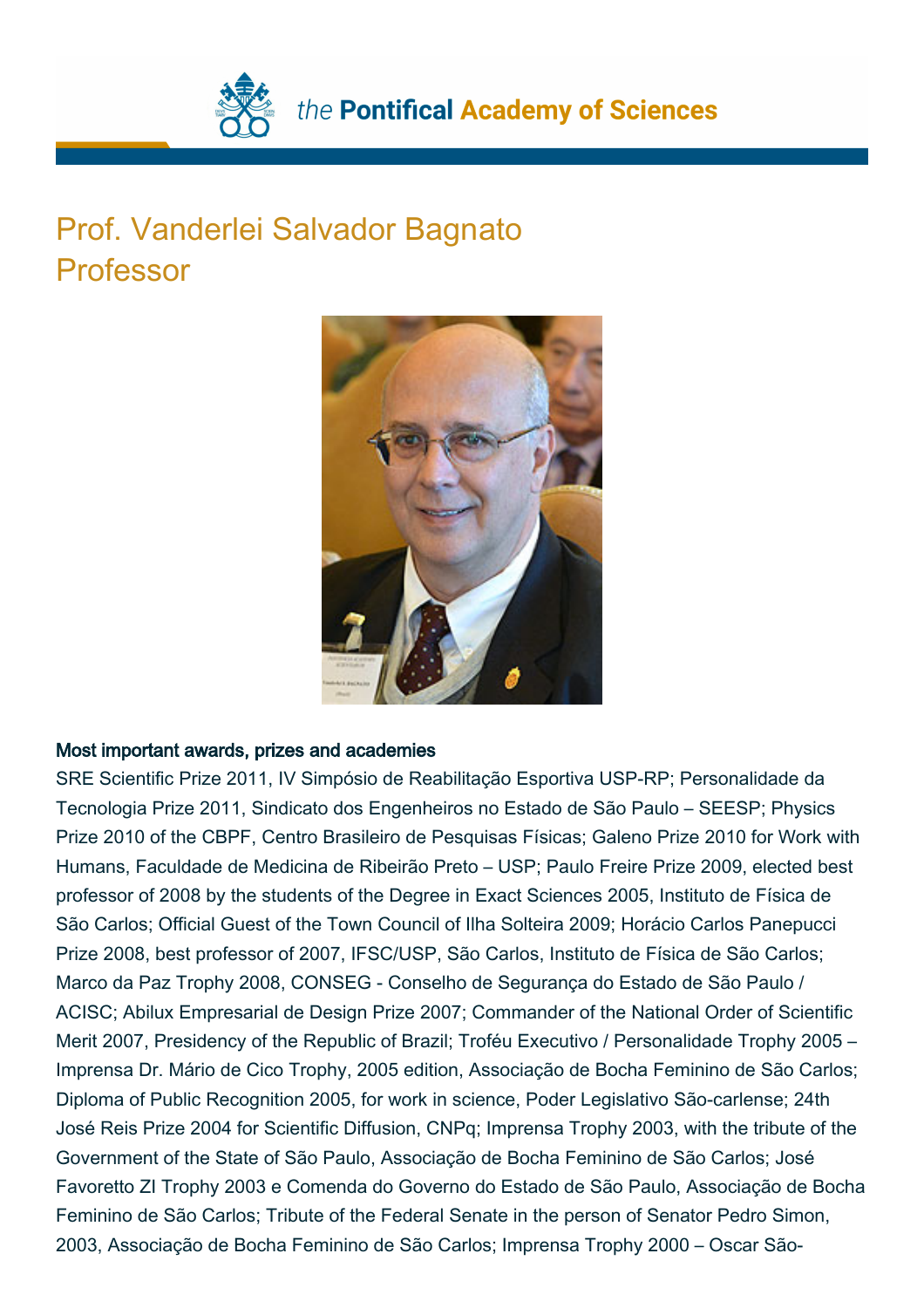carlense – Scientist of the Year, Cidade de São Carlos, Associação de Bocha Feminino de São Carlos; 2001 Distinguished Citizen of Cidade de São Carlos, Câmara Municipal de São Carlos; Excellence Award in Meteorology 2001, Sociedade Brasileira de Metrologia; First Prize in Science and Technology of São Carlos, 2000, Prefeitura Municipal de São Carlos / Secret. Munic. de Ciência, Tecnol. e Desenvolv. Econômico; CPFL PLUS Prize 1994 in recognition of scientific work carried out in Physics, CPFL; Gleb Wataghin Prize 1988 for Young Researchers – Fundação de Amparo à Pesquisa do Estado de São Paulo/FAPESP; Tribute for the awarding of the Gleb Wataghin Prize 1988, Instituto de Física e Química de São Carlos / USP; First place in the 1980 competition for scientific work IV CBECIMAT; Young Paulista Scientists Prize 1976, Rotary Club São Carlos; Comendador Trophy 1975, Instituto de Educação Dr. Álvaro Guião. Academies: Member, Brazilian Academy of Sciences, 2005; Adjunct Faculty Member at PIEAS, Pakistan Institute of Engineering and Applied Sciences, 2008; Member, Third World Academy of Sciences (TWAS), 2009; Corresponding Member, Academia Paraense de Ciências, Belém, Pará, 2009; Member, Technical Scientific Council CTC, National Observatory, Rio de Janeiro, 2010.

## Summary of scientific research

Professor Bagnato's activities are based on laser cooling and trapping of neutral atoms and applications of optics and laser to health science. He has pursued pioneering work in the field of atomic and molecular physics with worldwide recognition. He has studied Quantum Turbulence involving atomic superfluid, and time and frequency metrology with the construction and evaluation of the first atomic clock developed in Latin America and the first pilot plant for the production of high precision microscopes. Recently the research group under his guidance implemented for the first time in Brazil the clinical use of Photo-Dynamic-Therapy for the treatment of cancer and microbiological control. A strong relation between basic research and industry is one of the characteristics of the work carrried out by Bagnato, resulting in the implementation of high technology industries in the field of optics. During his academic life, he has supervised over 60 graduate students and he is presently supervising 21 graduate students involved in several research programs as well as many undergraduates. He maintains close international relations with many institutions around the world. Diffusion of science organizing a special TV channel and public exhibitions are part of his activity.

## Main publications

Professor Bagnato has published over 350 papers in international journals with more than 3000 citations. Books: Bagnato, V.S., Perussi Filho, S., Milori, D.M.B.P., Martin Neto, L., Ferreira, E.C., Pereira, F.M.V., Castro Neto, Jarbas Caiado de, Yasuoka, F.M.M., Ribeiro, F.M., Óptica e Fotônica: Da Ciência à evolução e as perspectivas no pólo tecnológico de São Carlos. 1. ed. São Carlos: Compacta Gráfica e Editora, 2009. v. 1. 221p.; Bagnato, V.S., Laser: e suas aplicações em ciência e tecnologia. 1. ed. São Paulo: Livraria da Física, 2008. v. 1. 87p.; Bagnato, V.S., Novas técnicas ópticas para as áreas da saúde. 1. ed. São Paulo: Livraria da Física, 2008. v. 1. 239p.; Marcassa, L.G. (Org.); Bagnato, V.S. (Org.), Helmerson, K. (Org.), Atomic Physics 19: